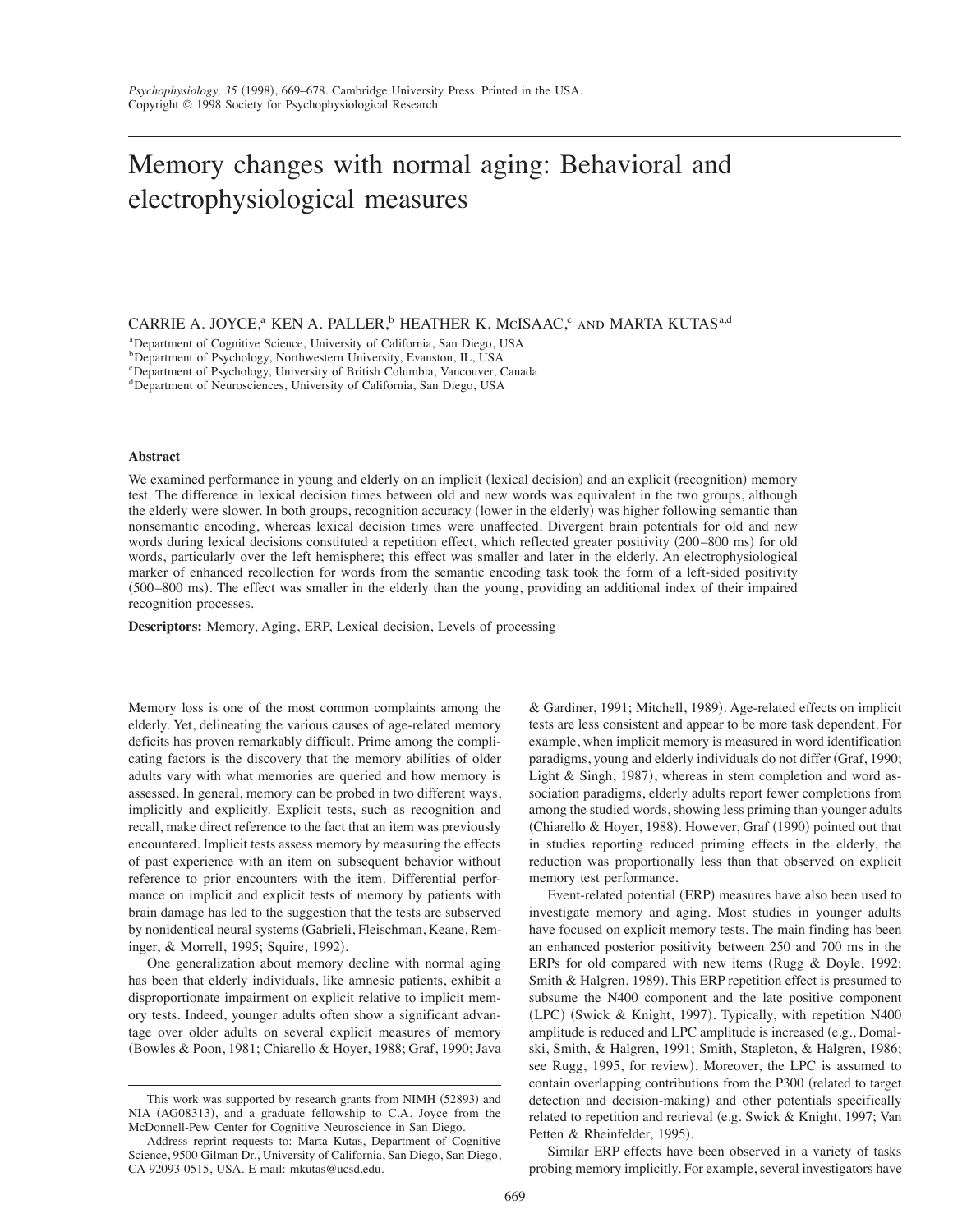found that repeated items (words, nonwords, pictures, or faces) compared with unrepeated items are associated with a larger positive potential between 300 and 600 ms over centroparietal scalp sites, whether repetition is task-relevant or incidental (Bentin  $&$ McCarthy, 1994; Joyce, Paller, McIsaac, & Kutas, 1996; Paller, Kutas, & McIsaac, 1995; Rugg, 1990; Rugg & Doyle, 1992; Rugg, Furda, & Lorist, 1988; Rugg & Nagy, 1987, 1989; Smith & Halgren, 1987, 1989; Smith et al., 1986). This ERP repetition effect is enhanced by multiple presentations of the same item (Bentin, Moscovitch,  $& Heth, 1992$ ) and modulated by levels of processing manipulations (Friedman, Hamberger, & Ritter, 1993; Hamberger & Friedman, 1992; Rugg et al., 1988).

Because, under some circumstances, ERP repetition effects have been found to vary with manipulations that affect performance on explicit but not implicit memory tests, Paller and Kutas (1992) suggested that a large portion of them may index recollection processes during the implicit tests (see also Wilding, Doyle,  $\&$ Rugg, 1995; Wilding & Rugg, 1996). In contrast, a small portion of the ERP repetition effect was shown to be modulated by manipulations that affect performance on implicit but not explicit measures of memory (Paller & Gross, 1998; Paller, Kutas, & McIsaac, 1998). Swick and Knight (1997) also proposed that modulations in the early, or N400, portions  $(\sim 300 - 500 \text{ ms})$  of the ERP repetition effect are related to priming, whereas those in the later, or LPC, portions  $(\sim 500-800 \text{ ms})$  are related to recollection.

In ERP studies requiring responses to intermittent targets, repeated words universally yield larger positivities than novel words regardless of the age of the individual, although the effect typically starts later in the elderly (Friedman et al., 1993; Friedman, Hamberger, Stern, & Marder, 1992; Hamberger & Friedman, 1992; Rugg, Pearl, Walker, Roberts, & Holdstock, 1994). There is less of a consensus on whether or not the size of the ERP repetition effect is influenced by normal aging. Some researchers have reported enhanced repetition effects in the elderly and attributed them to more extensive processing of repeated items (Friedman et al., 1992, 1993), whereas others have observed no effect of age (Rugg et al., 1994). There are also variable results as to whether ERP repetition effects change in duration with advancing age even when the same task is used (Friedman et al., 1993; Rugg et al., 1994).

These inconsistencies in the data from elderly subjects may be due to differential engagements by various tasks of "priming" and "recollection" processes. In the current study, we systematically manipulated a variable known to influence explicit memory in order to ascertain if reductions in behavioral recognition due to aging are reflected in the portion of the ERP repetition effect thought to index recollection. Specifically, we adopted the studytest design used by Paller et al. (1995), in which semantic versus nonsemantic processing at study resulted in higher recognition accuracy but did not affect lexical decision priming. In that study, ERP amplitudes during the lexical decision task (LDT) were not only more positive for studied relative to new words starting at 300 ms, but also more positive for words studied in the semantic than in the nonsemantic task. This differential ERP repetition effect was interpreted as a sign of recollection.

In the present study, we compared young and elderly groups on these memory and ERP measures. Based on the literature, we expected that the younger group would recognize more words than the elderly with associated ERP reductions primarily in the explicit portions of the repetition effect. We also anticipated that the repetition effect would have a later onset in the elderly given the general slowing of processing and response with advanced aging. In short, we sought to determine the extent to which normal aging

differentially influences performance on implicit and explicit memory tests, and on corresponding ERPs.

## **Methods**

## *Participants*

Two groups of 20 native English-speaking adults were paid for taking part in a single, 3-hour experimental session. One group consisted of 10 women and 10 men, aged  $18-26$  years (mean  $=$ 20.8), of whom 18 were right-handed and 6 had left-handed members in their immediate family (the data from 11 of the 20 were reported by Paller et al., 1995). The other group consisted of 9 women and 11 men between  $60-79$  years of age (mean  $= 70.95$ ) recruited from adult classes, of whom all were right-handed but 11 had left-handed immediate family members. All seniors resided in independent living conditions, transported themselves to the testing site, and were free of major illnesses.

## *Stimuli*

The stimuli and procedure were identical to those used in Paller et al.  $(1995,$  Experiment 2). There were three lists of 150 words each. The assignment of these three lists to the three conditions (semantic study, nonsemantic study, and unstudied) was counterbalanced across subjects. Each list was balanced for word frequency (Kucera  $&$  Francis, 1967) and word length. Overall there were 165 low frequency words (less than 7 occurrences/million), 141 medium frequency words  $(7–24$  occurrences/million), and 144 high frequency words (more than 24 occurrences/million). These included 192 five-letter words, 144 six-letter words, and 114 sevenand eight-letter words. One hundred pseudowords were also used; 50 were presented only once and 50 were presented twice within their respective test blocks. All pseudowords were orthographically plausible. An additional 239 words of comparable length and frequency were used as distractors during the recognition test.

## *Procedure*

Participants were told that the goal of the experiment was to monitor their brainwaves while they read words and created visual images of the words in their minds. Following electrode application, each participant was taken into a sound-attenuating chamber and seated in a recliner chair approximately 65 cm from the video monitor. They were instructed to minimize body movements and blinks. Each experimental task was taught separately with several practice trials. For the study and test phases, a white rectangle  $(4.2^{\circ} \times 1.2^{\circ})$  appeared in the center of the computer monitor. Words were presented inside the rectangle in upper-case letters (vertical visual angle  $= 0.6^{\circ}$ ). The white rectangle appeared 3,000 ms prior to the first word of each study and test block. Cues above the white rectangle reminded participants which hand to use for which response and which judgment to make (i.e., small or large size, only 1 or 2 or more syllables, nonword or word, new or old). All responses were given via a button press with one or the other hand.

Participants were given 10 experimental blocks, each consisting of a study phase and a test phase. During the study phase, participants performed both imagery and syllable tasks. In the imagery task, participants were asked to visualize the object represented by the word and indicate whether the object was larger or smaller than the video monitor. In the syllable task, participants were asked to decide whether a given word had one or more than one syllable. In each study block, 15 words were studied in the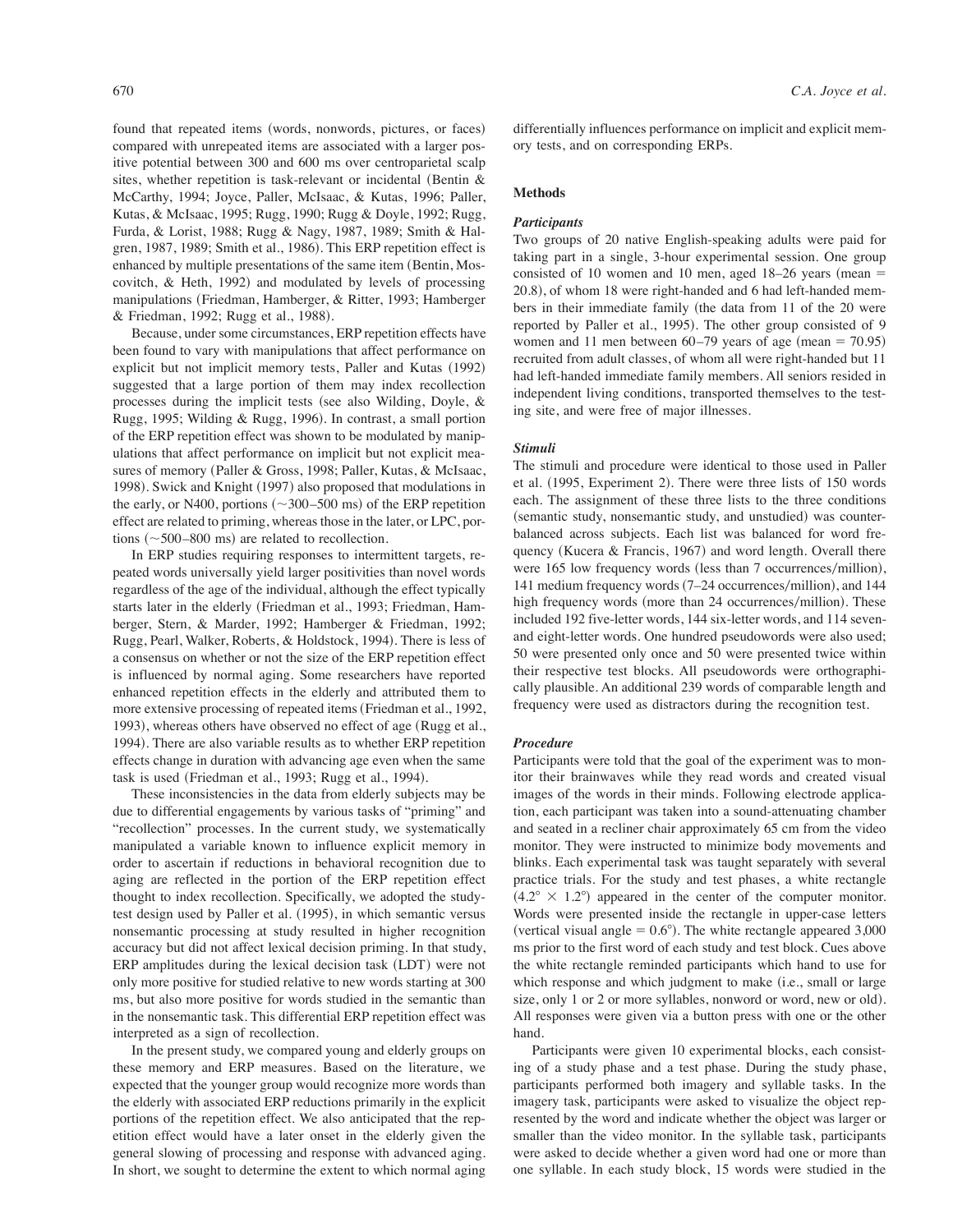image task and 15 were studied in the syllable task. The two tasks were alternated every other word and task order was counterbalanced across participants. Words were presented for a duration of 300 ms at a rate of one every 3,000 ms.

Each study phase was followed immediately by a modified LDT in which the 30 words from the preceding study phase were intermixed with 15 new words and 15 pseudowords. Participants were asked to indicate as quickly as possible via button press whether the letter string, presented for 300 ms, was a word or a pseudoword. Two seconds after word onset, the cues above the rectangle signaled the subject to indicate whether or not the item had been seen in the previous study phase.

The experiment concluded with a paper and pencil recognition test in which participants were asked to circle words they remembered seeing during the experiment. This recognition test consisted of 539 words printed in 11 columns on a single sheet of paper.

## *Electrophysiological Recordings*

Tin electrodes embedded in an elastic cap were used to make recordings from 13 scalp locations of the International 10-20 System (Jasper, 1958): lateral and midline frontal, central and parietal, and lateral temporal and occipital. The reference electrode was the left mastoid, but recordings were re-referenced offline to averaged left and right mastoids. Eye movements and blinks were monitored by electrodes placed near the outer canthi of each eye and beneath the right eye. Trials contaminated by artifacts were eliminated prior to averaging; such trials accounted for approximately 10% of the trials in young and 15% in elderly participants. Blinks were identified on a subject-by-subject basis by an algorithm that checked for amplitude of the potential from an electrode below the eye together with polarity inversion between this electrode and a site on the forehead. Electrical activity was amplified with a bandpass of 0.01–100 Hz and digitized at a rate of 250 Hz. ERPs were computed for epochs extending from 100 ms prior to word onset to 924 ms after word onset. Only ERPs recorded during the LDT were analyzed and reported.

### *Statistical Analyses*

For reaction time data, means and standard deviations for each level of the examined factors were calculated over all correctresponse trials. Analyses of variance (ANOVAs) were conducted on two levels of age group (young, elderly), three levels of study task (words studied under the image task, the syllable task, or new words), and three levels of word frequency (low, medium, high).

For electrophysiological data, the mean amplitudes of various time intervals were calculated relative to the amplitude of the EEG activity in the 100 ms interval prior to word onset. These data were submitted to a between-subjects ANOVA with two levels of age group (young, elderly), three levels of study task (image, syllable, new), five levels of anterior to posterior electrode sites (frontal, central, parietal, temporal, occipital), and two levels of laterality (left, right). Two-way ANOVAs were conducted to test several a priori hypotheses concerning relations among the image, syllable, and new words conditions. To assess interactions with electrode site, data were normalized across electrodes (McCarthy & Woods, 1985) prior to conducting ANOVAs. Post hoc analyses were performed using the Tukey test. Reported *F* ratios and significance values are based on degrees of freedom determined by applying the Huynh–Feldt correction procedure for controlling Type I errors in repeated measures designs.



Figure 1. Mean reaction times for young (open circles/dotted lines) and elderly subjects (closed circles/solid line) for lexical decisions to words studied under the imagery and syllable conditions and to unstudied words. Error bars indicate standard error of the mean.

## **Results**

## *Lexical Decision Performance*

The mean reaction times for young and elderly participants, collapsed across word frequency, are shown in Figure  $1<sup>1</sup>$ . The reaction times of the elderly group were significantly slower than those of the young group,  $F(1,38) = 6.44$ ,  $p < .02$ . The significant main effect of study task,  $F(2,76) = 43.66$ ,  $p < .001$ ,  $\epsilon = 0.82$ , reflected significantly faster reaction times for studied versus new words  $\text{(imagery } \sim 40 \text{ ms faster than new, } F(1,38) = 41.87, p < .001;$ syllable  $\sim$  44 ms faster than new,  $F(1,38) = 68.39, p < .001$ . There was no difference between lexical decision times for syllable and image task words and no interaction of task with age. The main effect of word frequency was significant,  $F(2,76) = 17.64$ ,  $p <$ .001. A post hoc Tukey test showed that this effect was due to significantly slower reaction times to low than either medium or high frequency words (low  $= 902$  ms; medium  $= 878$  ms; high  $=$ 883 ms). Word frequency did not interact with age but did interact with study task,  $F(4,152) = 2.82, p < .03, \epsilon = 0.99$ , such that reaction times for low frequency words were significantly slower than those to medium and high frequency words for both the image, Low  $\times$  Medium  $F(1,39) = 22.13$ ,  $p < .001$ , Low  $\times$  High  $F(1,39) = 7.99$ ,  $p < .008$ , and new word conditions, Low  $\times$ Medium  $F(1,39) = 40.47$ ,  $p < .001$ , Low  $\times$  High  $F(1,39) =$  $22.91, p < .001$ . There were no frequency differences for words in the syllable condition. Responses to the first and second presentations of pseudowords were not different, nor was there an interaction of pseudoword repetition with age.

## *Recognition Performance*

Collapsed across test delay, young participants recognized significantly more words than did the elderly, 80% versus 67%,  $F(1,38) = 14.94, p < .001$  (see Figure 2). Accuracy for words

 $1$ Analyses were also conducted using trimmed reaction time data (excluding outliers beyond 2.5 SDs from mean) and log transformed reaction times. These analyses yielded identical trends to those of the untrimmed, raw reaction time data.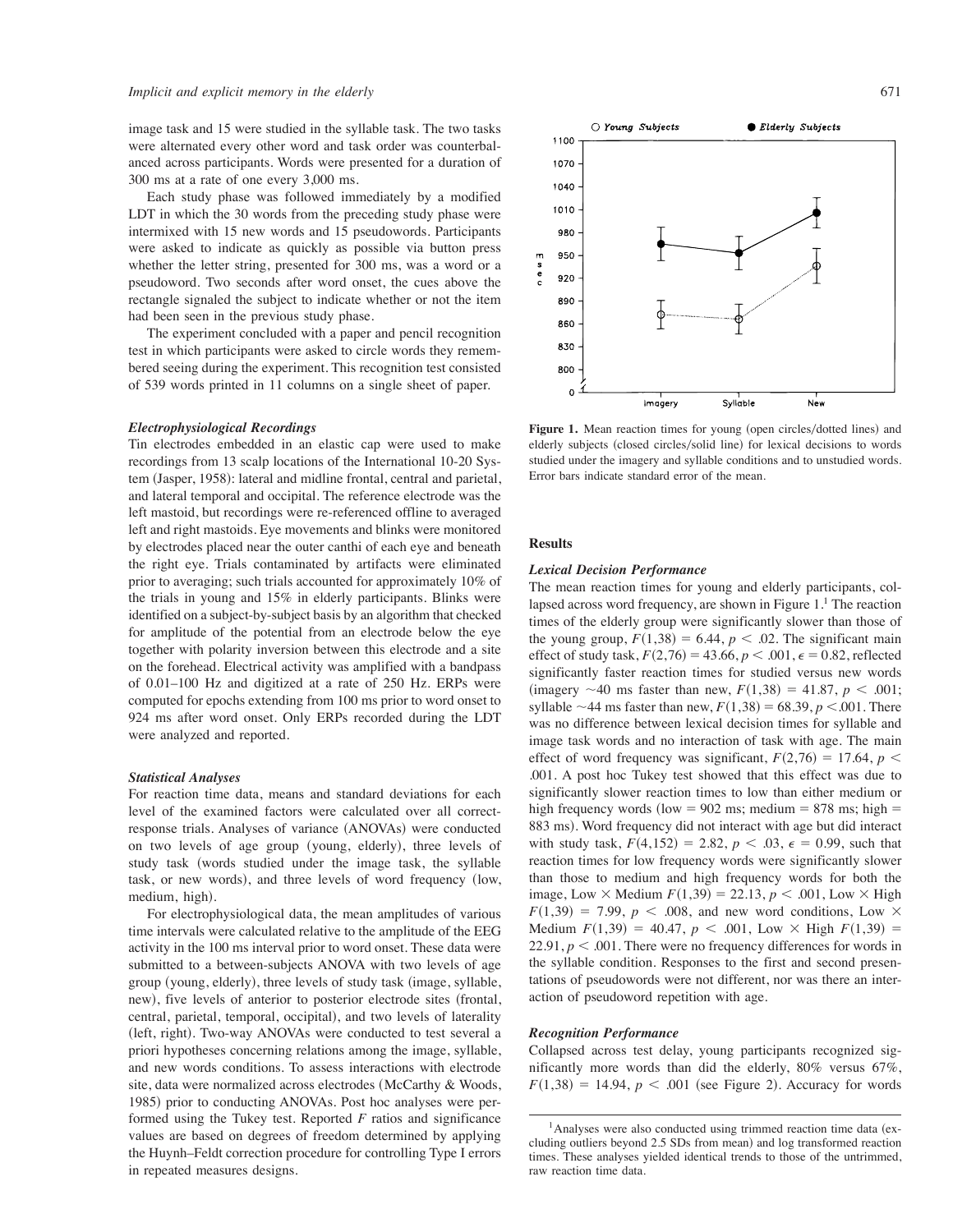## IMMEDIATE RECOGNITION TEST





Figure 2. Mean percent correct during the immediate and delayed recognition tests for young (white bars) and elderly (black bars) groups. Error bars indicate standard error of the mean.

from the image task was higher than for words from the syllable task, 81% versus 67%,  $F(1,38) = 135.08$ ,  $p < .0001$ ; this effect did not interact with age. A main effect of word frequency,  $F(2,76) = 35.5, p < .0001, \epsilon = 0.94$ , reflected better recognition for low  $(76%)$  than high  $(70%)$  frequency words,  $F(1,38) = 4.49$ ,  $p < .05$ . Word frequency did not interact either with age or study task. Overall, participants recognized more words in the immediate  $(77%)$  than subsequent  $(70%)$  recognition test,  $F(1,38) = 9.25$ ,  $p$  < .005. Test delay interacted marginally with age,  $F(1,38)$  = 3.99,  $p = .053$ , reflecting a larger age-related difference on the second recognition test. Signal detection analyses showed that in the elderly group, the bias to respond "yes" was stronger in the first recognition test (immediate: d-prime  $= 1.57$ , beta  $= 1.31$ ; delayed: d-prime  $= 1.86$ , beta  $= 3.32$ ). In both groups, significantly more false alarms were committed in the immediate  $(14%)$  than in the delayed  $(6\%)$  tests  $F(1,38) = 20.90, p < .0001$ ; this effect was larger in elderly participants (immediate:  $17\%$ , delayed: 6%) than in younger participants (immediate:  $11\%$ , delayed: 7%), age by test delay:  $F(1,38) = 5.00, p < .04$ . Recognition test delay did not interact with study task or word frequency.

## *Electrophysiological Results*

ERP results are shown in Figure 3 for midline sites and in Figure 4 for lateral sites. During the test phase, ERPs to words for both young and elderly participants exhibited a small N1  $({\sim}80 \text{ ms})$ , followed by P2 ( $\sim$ 200 ms), N400 (300–500 ms) and LPCs ( $\sim$ 500– 800 ms). The N400 was smaller and the P300 at posterior sites less pronounced in the elderly than in the younger participants. The onset latencies of the P2, N400, and P300 components were approximately the same for both groups, although the repetition effect began later in the older group.

ERP data were quantified by measuring mean amplitudes to capture early  $(200–500 \text{ ms})$  and late  $(500–800 \text{ ms})$  repetition effects (e.g., Swick & Knight, 1997). The distribution of these two measures across the scalp are plotted in Figure 5 separately for each age group, study task, and electrode. As there were no significant interactions of study task with either word frequency or word length in either age group, these two variables were omitted

from further analyses. All *F* values reported below pertaining to interactions with electrode were obtained on normalized data.

Between 200–500 ms, there was a significant main effect of age,  $F(1,38) = 5.32$ ,  $p < .03$ , reflecting larger P2 and smaller N400 amplitudes in the elderly (see Figure 3). There was also a significant main effect of study task,  $F(2,76) = 16.14$ ,  $p < .001$ ,  $\epsilon$  = 0.78; mean amplitudes were more positive for words studied under the imagery and syllable tasks than for new words,  $F(1,38) = 19.30, p < .001$  and  $F(1,38) = 17.78, p < .001$ , respectively. Words from the imagery task elicited significantly larger positivities than those from the syllable task,  $F(1,38) = 7.03$ ,  $p <$ .02. There was also a Study task  $\times$  Age interaction,  $F(2,76)$  = 5.65,  $p < .006$ ,  $\epsilon = 0.78$ , reflecting significant study effects in the young, imagery vs. new  $F(1,19) = 16.58, p < .001$ ; syllable vs. new  $F(1,19) = 15.46$ ,  $p < .001$ , but not in the elderly participants.

An Age  $\times$  Electrode interaction,  $F(4,152) = 14.65$ ,  $p < .001$ ,  $\epsilon$  = 0.48, reflected greater frontal positivity in the elderly than in the young for all words; the younger participants showed the largest positivity over parietal scalp sites (see Figures 4 and 5). A marginal interaction of study task with anterior/posterior electrode distribution was mainly due to syllable task words eliciting more positive potentials than new words over posterior sites,  $F(4,152) =$ 3.63,  $p < .07$ ,  $\epsilon = 0.36$ . A significant interaction of task with laterality was due to larger differences between imagery and new words over the left than right hemisphere,  $F(1,38) = 6.32$ ,  $p < .02$ . Analyses of image minus new and syllable minus new difference waves revealed a larger study task (i.e., repetition priming) effect over left hemisphere sites in the young than in the elderly for words from the image but not the syllable condition,  $F(1,38) =$ 5.15,  $p < .03$  (Figure 6).

Between 500–800 ms, there was no main effect of age nor any significant interactions of age with study task. There was, however, a main effect of study task,  $F(2,76) = 12.23$ ,  $p < .001$ ,  $\epsilon = 0.78$ , reflecting the greater positivity elicited by image words relative to both syllable,  $F(1,38) = 33.70, p < .001$ , and new words,  $F(1,38) = 15.54, p < .001$ . ERPs to syllable and new words did not differ significantly from each other. There were significant interactions of age and electrode site revealing that  $(1)$  the re-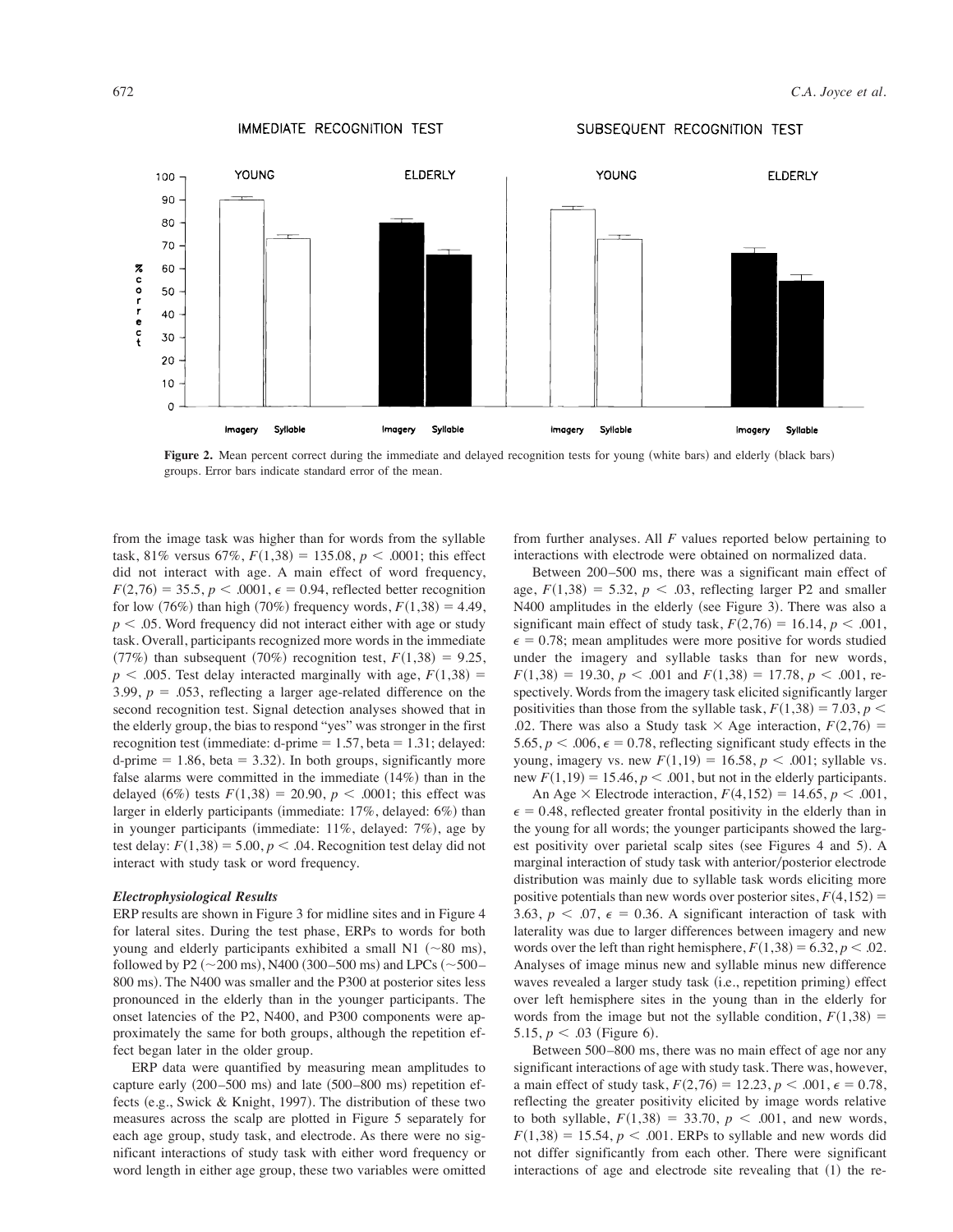

**Figure 3.** Event-related potentials (ERPs) from midline electrodes recorded during the lexical decision test for young (left column) and elderly (right column) participants.

sponses of the elderly were characterized by relatively greater frontal positivity than those of the young, although at all other sites the ERPs of the young showed greater positivity, Age  $\times$  Anterior/ posterior distribution,  $F(4,152) = 6.81, p < .002, \epsilon = 0.50$ , see Figures 4 and 5;  $(2)$  in the elderly, this late positivity was slightly larger over right than left hemisphere frontocentral sites, $2$  whereas for both groups it was larger over left than right hemisphere posterior sites, Age  $\times$  Anterior/posterior  $\times$  Laterality  $F(4,152)$  = 4.44,  $p < .015$ ,  $\epsilon = 0.54$ , see Figures 4 and 5. Analyses of the image minus new and syllable minus new difference waves re-

vealed significant Age  $\times$  Laterality interactions for image minus new difference waves,  $F(1,38) = 8.01$ ,  $p < .007$ , verifying that young and elderly differed primarily in the presence of a larger late positivity in the image condition over the left hemisphere in younger subjects (see bottom of Figure 6).

## **Discussion**

As expected, our elderly participants were not as accurate as the younger participants in deciding whether or not a word had also been presented earlier (about 3 min) in the experiment. Specifically, they failed to recognize as many old words as the young adults and exhibited a greater tendency to falsely identify words new to the experiment as old. In both age groups, semantic encoding (imagery task) led to better recognition memory perfor-

<sup>2</sup>Whereas overall the elderly group exhibited more eye movements than the younger adults, regression analyses indicated that the right frontal laterality in the elderly was not due to the influence of horizontal eye movements  $(r = .01)$ .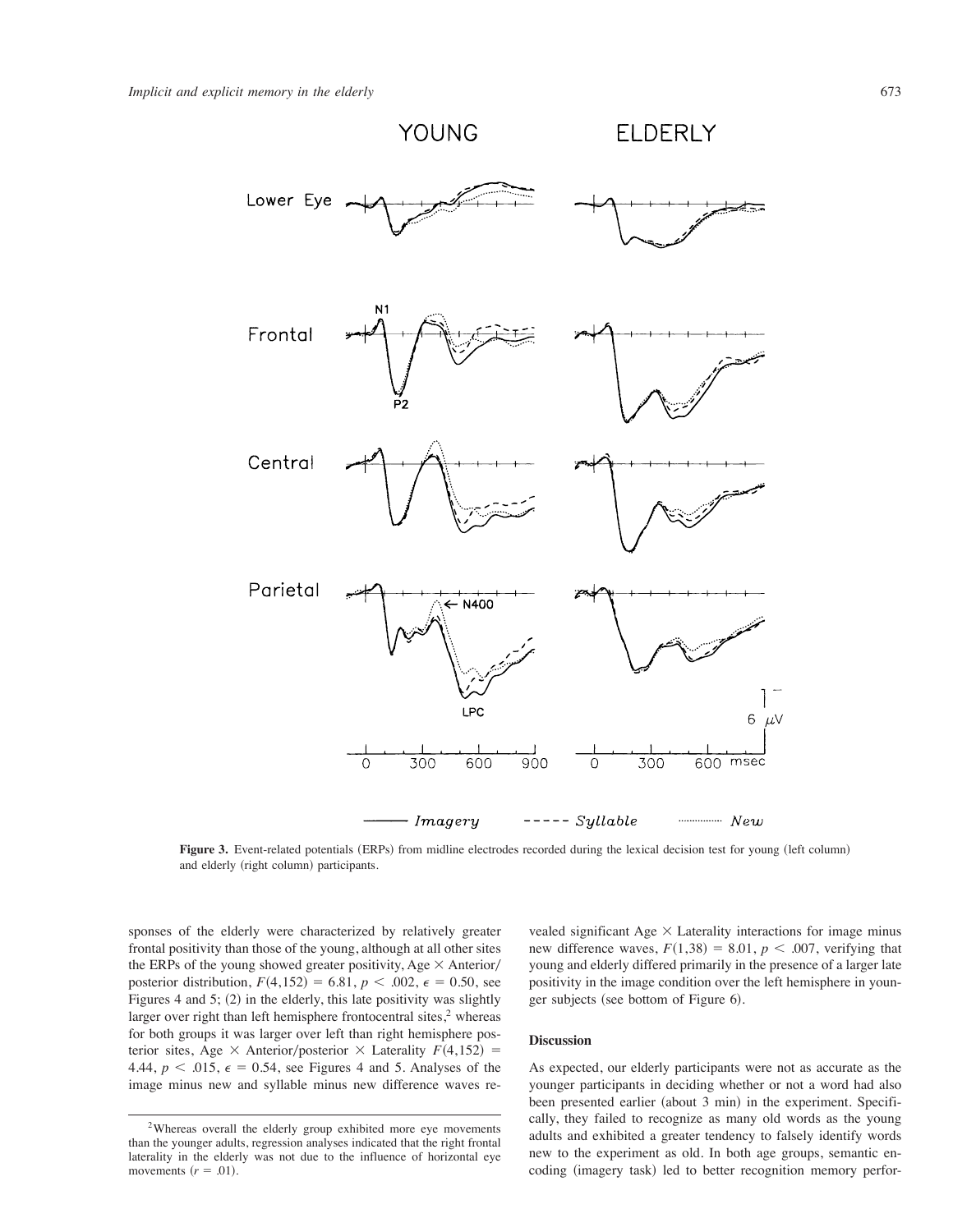

Figure 4. Event-related potentials (ERPs) from lateral electrodes elicited by old words studied in the imagery and syllable conditions and new words during the LDT in the young (left) and elderly (right) participants. ERPs are shown from electrode sites over frontal, central, parietal, temporal, and occipital regions of the left (left column) and right (right column) hemispheres.

mance than did orthographic encoding (syllable task), consistent with the levels-of-processing framework  $(e.g., Jacoby \& Dallas,$ 1981). In addition, although lexical decision times to studied words were faster than those to words occurring for the first time in the experiment, the times were unaffected by the levels of processing manipulation. In other words, we observed the typical repetition priming effect on lexical decision times and replicated its insensitivity to semantic processing.

We also found that ERPs recorded during the LDT showed a repetition effect, which, unlike lexical decision times, *was* sensitive to the levels of processing manipulation. That is,  $(1)$  ERPs to studied words were generally more positive than those to new words from 300 ms on and (2) this positivity was larger for words from the imagery than the syllable study task. This pattern of results was also observed by Paller et al. (1995), and following their argument, we take this differential ERP repetition effect (larger positivity to image than syllable words) to be a reflection of recollection during the implicit memory task.

The pattern of each of the memory-related effects was remarkably similar for elderly and young adults. Both groups showed  $(1)$ better recognition for words from the imagery than the syllable condition;  $(2)$  faster lexical decision times to studied than to new

words;  $(3)$  no reliable difference in lexical decision times for old words from the imagery and syllable study tasks; (4) greater late positivity for studied than for new words; and (5) greater late positivity for image than for syllable studied words. These results as a whole suggest that highly similar mechanisms determined memory performance in older and younger adults.

The primary differences between the younger and older adults were in overall recognition accuracy, response speed, ERP waveshape and distribution, and the influence of study task on the ERP repetition effect. As has been previously reported by others (Bowles & Poon, 1981; Friedman et al., 1992, 1993), lexical decision times were slower and the onset of the ERP repetition effect was later in the elderly participants<sup>3</sup>. At the same time, the morphology and

<sup>&</sup>lt;sup>3</sup>Although the ERP repetition effect is thought to be composed of multiple overlapping components, such as the N400, LPC, and perhaps a P3b, discussing the repetition effects in the current data in terms of these subcomponents does nothing to further our understanding of either the components or the repetition effect. The current data cannot elucidate differential contributions of these components. We thus treat the ERP repetition effect in the present experiment as a unitary phenomenon, although we do measure the first and second halves separately.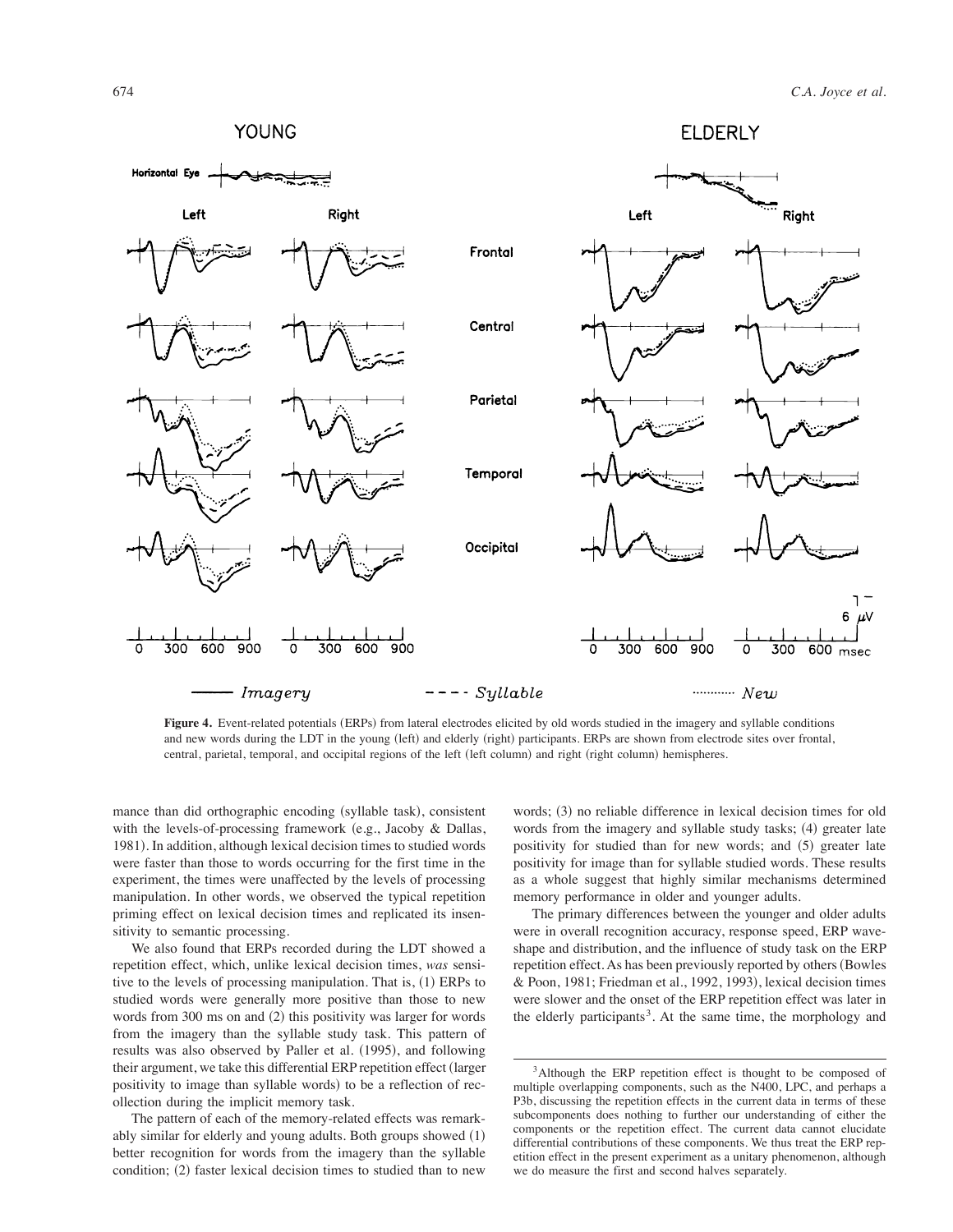

**Figure 5.** Comparison of the distributions of event-related potential (ERP) mean amplitudes for the younger (dashed line) and older (solid line) groups. Shown separately are comparisons for words studied in the imagery (top panel) and syllable (middle panel) conditions, and new words (bottom panel) and for the 200–500- (left) and 500–800-ms (right) intervals.

scalp distribution of the ERPs to words along both the anterior/ posterior and left/right dimensions were affected by aging. For example, the later portion of the ERP repetition effect from 500 to 800 ms was left-dominant in the younger group, especially for semantically studied words, but bilaterally symmetric for the elderly group (see bottom of Figure 6). In addition, whereas ERPs during the LDT in both groups were characterized by a late positivity between 300 and 900 ms, scalp distribution of this positivity varied. In the younger adults, this late positivity had the typical P3b distribution, largest parietally and decreasing toward the front of the head. In the older adults, this late positivity was more frontally distributed. We, along with other researchers, have observed this age-related frontal predominance in P3b amplitude to nonverbal stimuli in both the auditory and visual modalities (De Jong, Kok, Woestenburg, Logman, & Van Rooy, 1988; Friedman et al., 1993; Iragui, Kutas, Mitchiner, & Hillyard, 1993; Kutas, Iragui, & Hillyard, 1994; Nielsen-Bohlman & Knight, 1995; Pfefferbaum, Ford, Roth, & Kopell, 1980; Pfefferbaum, Ford, Wenegrat, Roth, & Kopell, 1984; Smith, Michalewski, Brent, & Thompson, 1980; Swick & Knight, 1997; but see Picton, Stuss, Champagne, & Nelson, 1984, for an exception).

Several hypotheses have been offered to account for these various patterns of topographical changes in the P3b with age. Some accounts attribute the apparent change in P3b distribution to an overlap with another ERP component sensitive to normal aging, such as a central positive wave (Picton et al., 1984) or the frontal slow wave (Pfefferbaum et al., 1984). Swick and Knight (1997) suggested that the greater frontal positivity in the elderly in their studies may reflect increases in effort or sustained attention for the elderly to perform at a high level. Whatever the explanation, none of the available evidence suggests that this particular age-related change in P3b topography is specific to memory, although there may be indirect effects on memory (e.g., through strategic choices).

In contrast, we believe that the age-related changes in the lateral asymmetry of the late positivity in the present experiment are, at least in part, memory-related. Specifically, the late positivity  $(500-800 \text{ ms})$  over the back of the head in the younger adults is larger over left than right hemisphere sites, particularly for studied words. By contrast, the frontal late positivity  $(500-800 \text{ ms})$  in the elderly participants is larger over the right than the left hemisphere and only affected by repetition of semantically studied words (i.e., not different for syllable vs. new words from 500 to 800 ms). We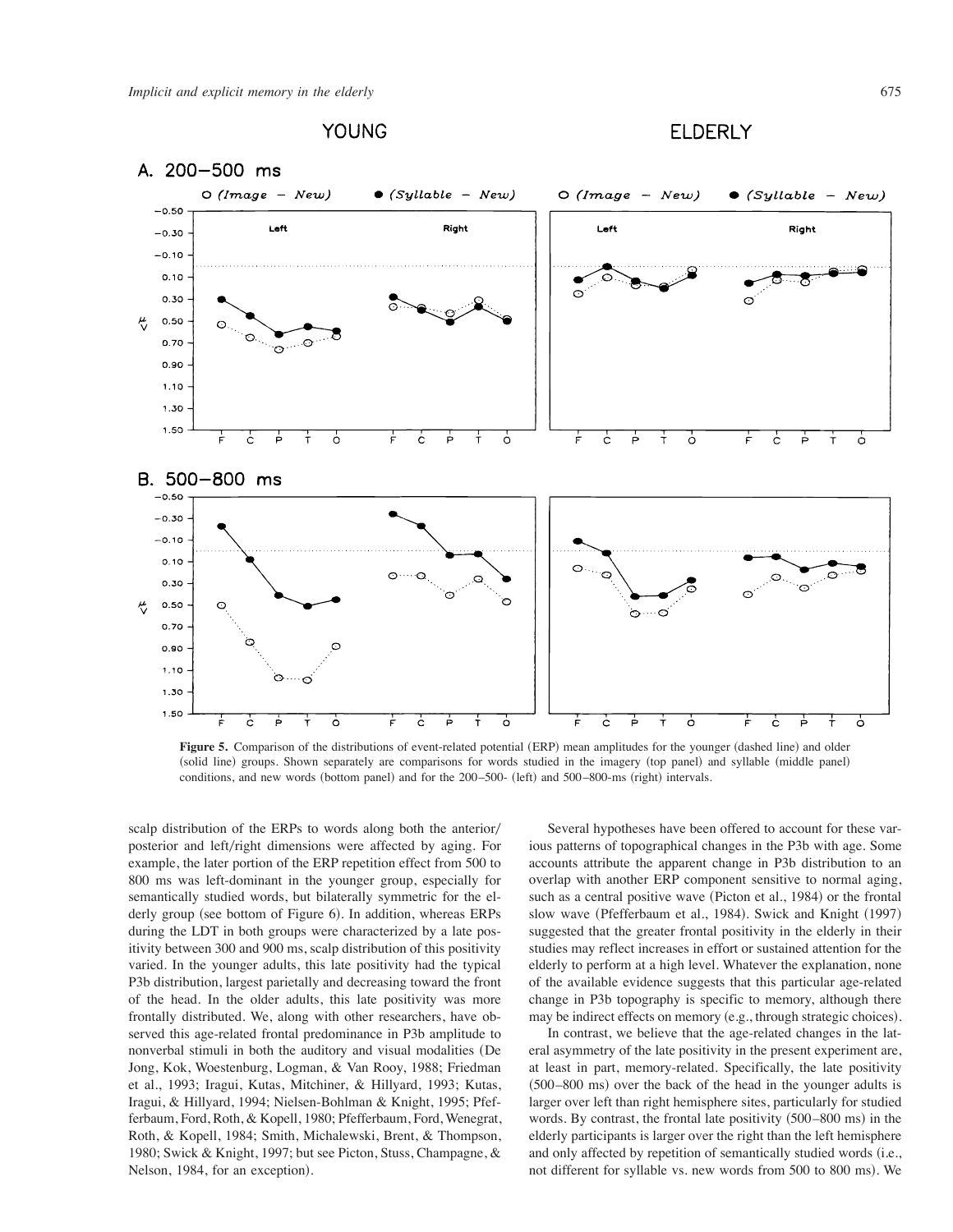

**Figure 6.** Mean amplitudes of the difference event-related potentials (ERPs) during the 200–500- (top) and 500–800-ms (bottom) intervals for young (left) and elderly (right) participants during the lexical decision task. Frontal, central, parietal, temporal, and occipital sites are presented for both hemispheres. Shown superimposed are the difference ERPs obtained by subtracting responses to new words from responses to words studied in the imagery (solid line) and syllable (dotted line) conditions.

suggest that this pattern of differential laterality reflects the greater involvement of recollective processes in young than in elderly adults and is consistent with the conclusion that normal aging impacts explicit more than implicit memory processes. This theory follows from our hypothesis that the differential ERP repetition effect between image and syllable words is a sign of recollection. Likewise, other ERP studies of recognition have shown larger ERP repetition effects in conditions associated with more extensive recollective processing (Wilding et al., 1995; Wilding & Rugg, 1996).

Generally speaking, ERP repetition effects in implicit and explicit memory paradigms resemble each other (e.g., Swick & Knight, 1997). The timing of these ERP repetition effects, which onset around 300 ms, is suggestive of an association with explicit memory processes. Based on the view that implicit memory reflects changes in sensory and perceptual processes, effects on implicit memory might be expected to occur somewhat earlier. And, as has been noted by others (Haist & Kutas, submitted; Paller & Gross, 1998), some effects of priming are seen on the early sensory com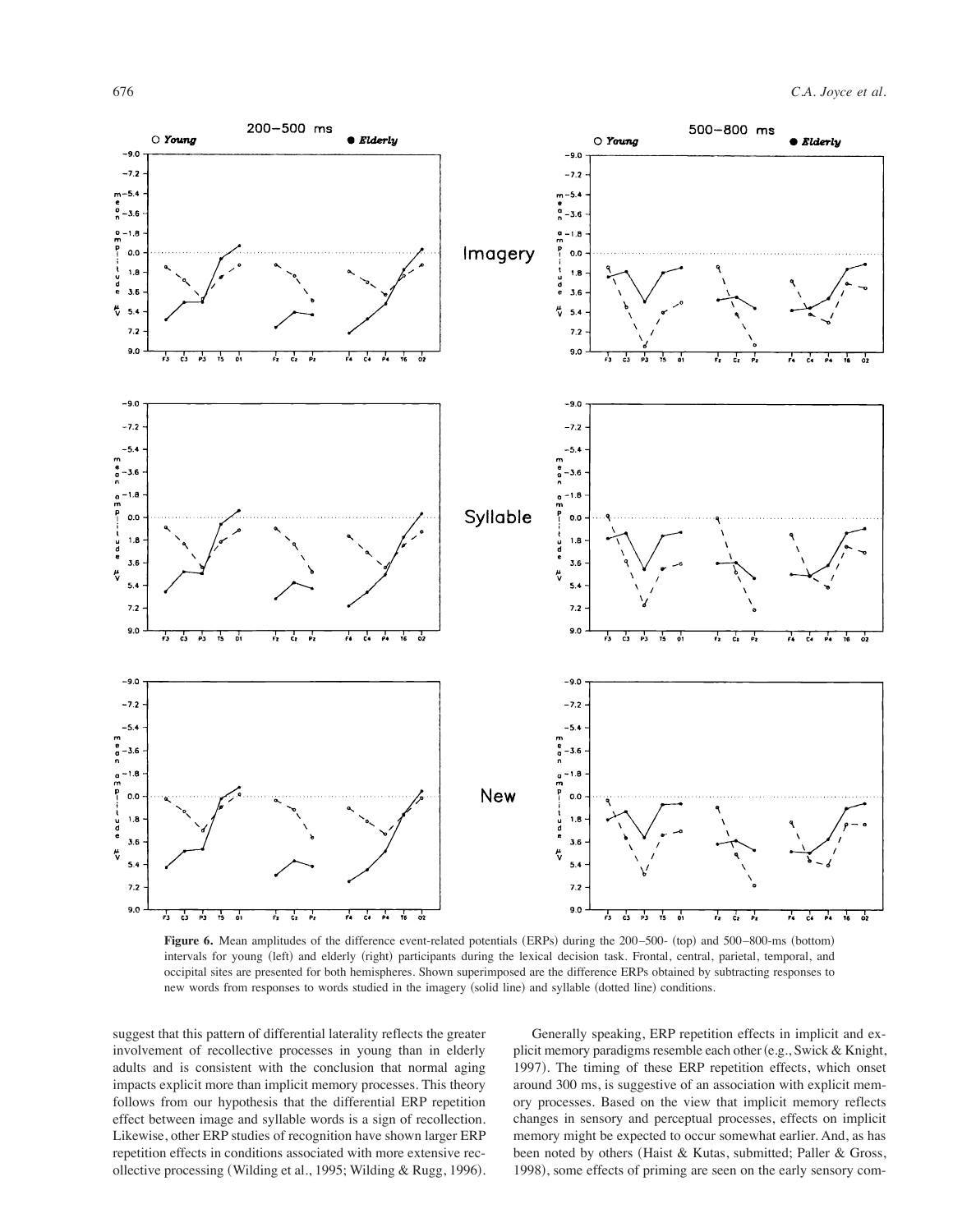ponents such as the N1 and P2 (less than 250 ms). Its timing aside, whereas this ERP repetition effect is observed during both implicit and explicit tests of memory, the effect is typically larger and more robust in explicit tests. Moreover, the size of this ERP repetition effect is influenced by experimental manipulations (levels of processing) that are known to influence explicit and generally not implicit measures of memory. In our experiments, words from the image condition were not only recognized more accurately than those from the syllable condition, but also associated with a larger repetition effect in both the young and the elderly. Also consistent with this view is the observation that the ERP repetition effect was larger when recollection processes were accentuated by interleaving lexical decision and recognition judgments than when only lexical decisions were required (Paller et al., 1995).

In their direct comparison of ERPs in an LDT and recognition memory task, Swick and Knight (1997) found, in line with our hypothesis, that the repetition effects were larger when memory was tested explicitly in their younger subjects. In their older subjects the repetition effects were larger in the implicit memory test. They suggested that some of these effects were influenced by the subject's confidence in his or her judgments, which they presumed to be greater for the elderly in the easier LDT than in the recognition memory task. Their elderly participants differed most from the younger participants in the recognition task, for which they not only exhibited smaller but also later and more abbreviated ERP repetition effects, especially at the longest repetition lags. Swick and Knight interpreted the findings as indicating that, whereas explicit memory declines with age, implicit memory remains largely intact.

We, too, found that the ERP repetition effect was smaller, later, and somewhat shorter in duration among the elderly participants, although not to the extent found by Swick and Knight (1997). Several methodological differences between the present experiment and that of Swick and Knight might account for this apparent discrepancy. First, ours was not a continuous LDT but was a studytest design with a longer delay between study and test. Further, we presented two study tasks and our most obvious group differences were seen in those words studied semantically. Moreover, we increased the likelihood of explicit processes during the LDT by interleaving the recognition judgments. Undoubtedly, this too had the effect of making the LDT more difficult, as was evident in the relatively slow lexical decision times in both age groups.

As noted above, the largest group differences in the ERP repetition effect were for words that had been deeply encoded (imaged) and thus were most likely to be remembered. In the younger adults, the late positivity (P3b) elicited by image task words was especially large over the left hemisphere. This asymmetric part of the late positivity was much reduced for words whose first occurrence had been in the syllable count task and virtually absent for new (unstudied) words. The asymmetry was absent from the ERPs to any words in the elderly group. It is this part of the ERP repetition effect, the differential amplitude and distribution between image and syllable studied words, that we believe to be an index of the differential recollection of these words. It is possible that the reduction in the elderly of this component may have been a result of their devoting more energy to the lexical decisions than to the recognition judgments during the interleaved portion of the test. However, the fact that the elderly showed parallel behavioral deficits in the interleaved and delayed recognition tests supports the recollection interpretation.

This ERP lateralization in the young adults is consistent with data from other neuroimaging techniques. For example, an fMRI study by Demb et al. (1995) showed decreased activation in the left inferior prefrontal cortex (LIPC) for repeated words that had been studied semantically but not nonsemantically. They concluded that LIPC activation is related to semantic encoding, which is known to lead to better recognition. This has also been suggested by positron emission tomography (PET) studies, which have noted differential left prefrontal activation for semantic versus nonsemantic encoding conditions (Kapur, Craik, 1994; Kapur, Rose, 1994). Further, Demb et al. (1995) suggested that the decrease they observed in the LIPC only to semantically encoded, repeated words reflected a process-specific facilitation of retrieval. Under this view, the lack of lateralization in our elderly group may reflect their less efficient and/or less elaborate semantic processing (relative to younger adults) rather than a problem with memory storage and retrieval per se.

Another possibility is that the left-lateralized ERP effects are related to successful retrieval. For instance, Nyberg, McIntosh, Houle, Nilsson, and Tulving (1996) observed higher PET activation in the left medial temporal lobe for recognition following semantic than perceptual encoding; furthermore, the level of activation in the anterior portions of the left parahippocampal gyrus varied with the number of words recognized. This finding suggests a correlation with retrieval success. Thus, perhaps the left laterality of the repetition effect in younger subjects actually reflects the more successful retrieval following semantic encoding.

In summary, our ERP data suggest that memory-related changes in normal aging occur primarily in explicit memory and in relation to semantic processing more than nonsemantic processing. Whether this difference is due to changes in encoding, storage, or retrieval processes is as yet undetermined. Generally lower recognition scores in the elderly relative to the young adults, regardless of how words were studied, suggest an additional role for decision making processes in explicit memory performance. Whatever the ultimate causes of the decline in explicit memory performance with normal aging, it is important to note that the change was disproportionately larger than the changes in implicit memory performance. Determining the precise causes of age-related memory changes will require delineating what factors influence explicit memory in general, and how they might change over time.

## **REFERENCES**

- Bentin, S., & McCarthy, G. (1994). The effects of immediate stimulus repetition on reaction time and event-related potentials in tasks of different complexity. *Journal of Experimental Psychology: Learning, Memory, and Cognition*, *20*, 130–149.
- Bentin, S., Moscovitch, M., & Heth, I. (1992). Memory with and without awareness: Performance and electrophysiological evidence of savings. *Journal of Experimental Psychology: Learning, Memory, and Cognition*, *18*, 1270–1283.
- Bowles, N. L., & Poon, L. W. (1981). The effect of age on speed of lexical access. *Experimental Aging Research*, *7*, 417– 425.
- Chiarello, C., & Hoyer, W. J. (1988). Adult age differences in implicit and

explicit memory: Time course and encoding effects. *Psychology and Aging*, *3*, 358–366.

- De Jong, H. L., Kok, A., Woestenburg, J. C., Logman, C. J., & Van Rooy, J. C. G. M. (1988). Learning where to look: Electrophysiological and behavioral indices of visual search in young and old subjects. *Biological Psychology*, *26*, 277–298.
- Demb, J. B., Desmond, J. E., Wagner, A. D., Vaidya, C. J., Glover, G. H., & Gabrieli, J. D. E. (1995). Semantic encoding and retrieval in the left inferior prefrontal cortex: A functional MRI study of task difficulty and process specificity. *Journal of Neuroscience*, *15*, 5870–8.